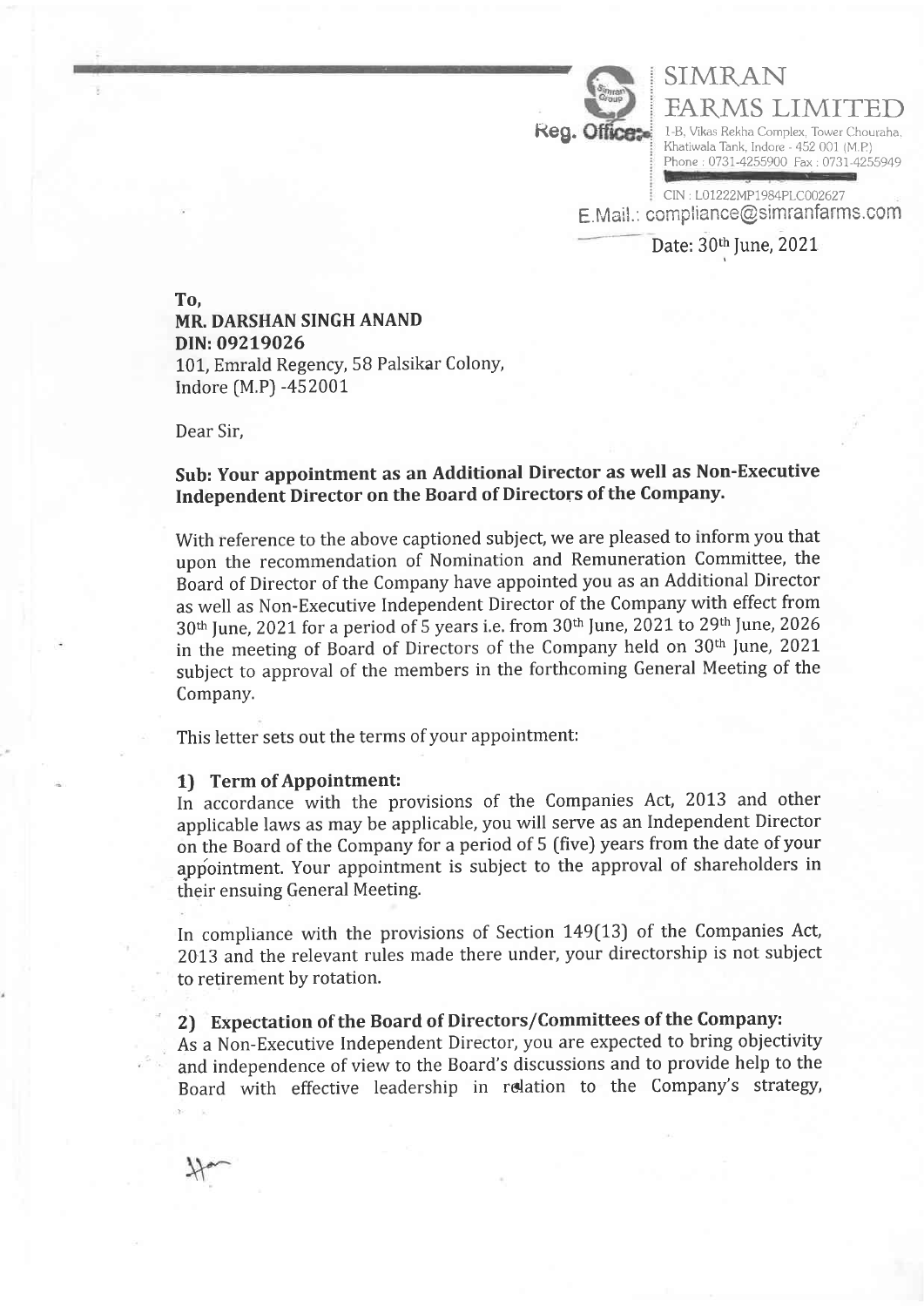performance, and risk management as well as ensuring high standards of financial probity and Corporate Governance.

#### 3) Committee:

The Board of Directors (the Board) may, if it deems fit, invite you for being appointed on one or more existing Board Committees or any such Committee that may be set up in the future. Currently, the Board has 4 (Four) Committees i.e, Audit Committee; Nomination and Remuneration Committee, Stakeholders' Relationship Committee and Corporate Social Responsibility Committee. Your membership of the Committees may be revised by the Board as it deems fit from time to time.

### 4) Time Commitment

You are expected to attend Board and the Board Committee meetings to which you may be appointed and Shareholder meeting and to devote such time, as appropriate for you to discharge your duties effectively.

The Board meets at least four times in a year. The Chairperson of the Board, in consultation with the Company Secretary and the Committee Chairperson, determines the frequency and duration of the committee meetings.

By accepting this appointment, you confirm that you are able to allocate sufficient time to meet the expectations for your role as a Non-Executive Independent Director to the satisfaction of the Board.

#### 5) Fiduciary Duties:

.

Your role and duties will be those normally required of a Non-Executive Independent Director under Companies Act, 2013 and as per the SEBI (LODR), Regulations, 2015. There are certain duties prescribed for all Directors, both Fxecutive and Non-Executive, which are fiduciary in nature which you need to fulfill as a member of the Board and they are as under:

- (i) You shall act in accordance with the Company's Articles of Association.
- (iil You shall act in good faith in order to promote the objects of the Company for the benefit of its members as a whole, and in the best interests of the company, its employees, the shareholders, the community and for the protection of environment,
- (iii) You shall discharge your duties with due and reasonable care, skill and diligence and shall exercise independent judgment.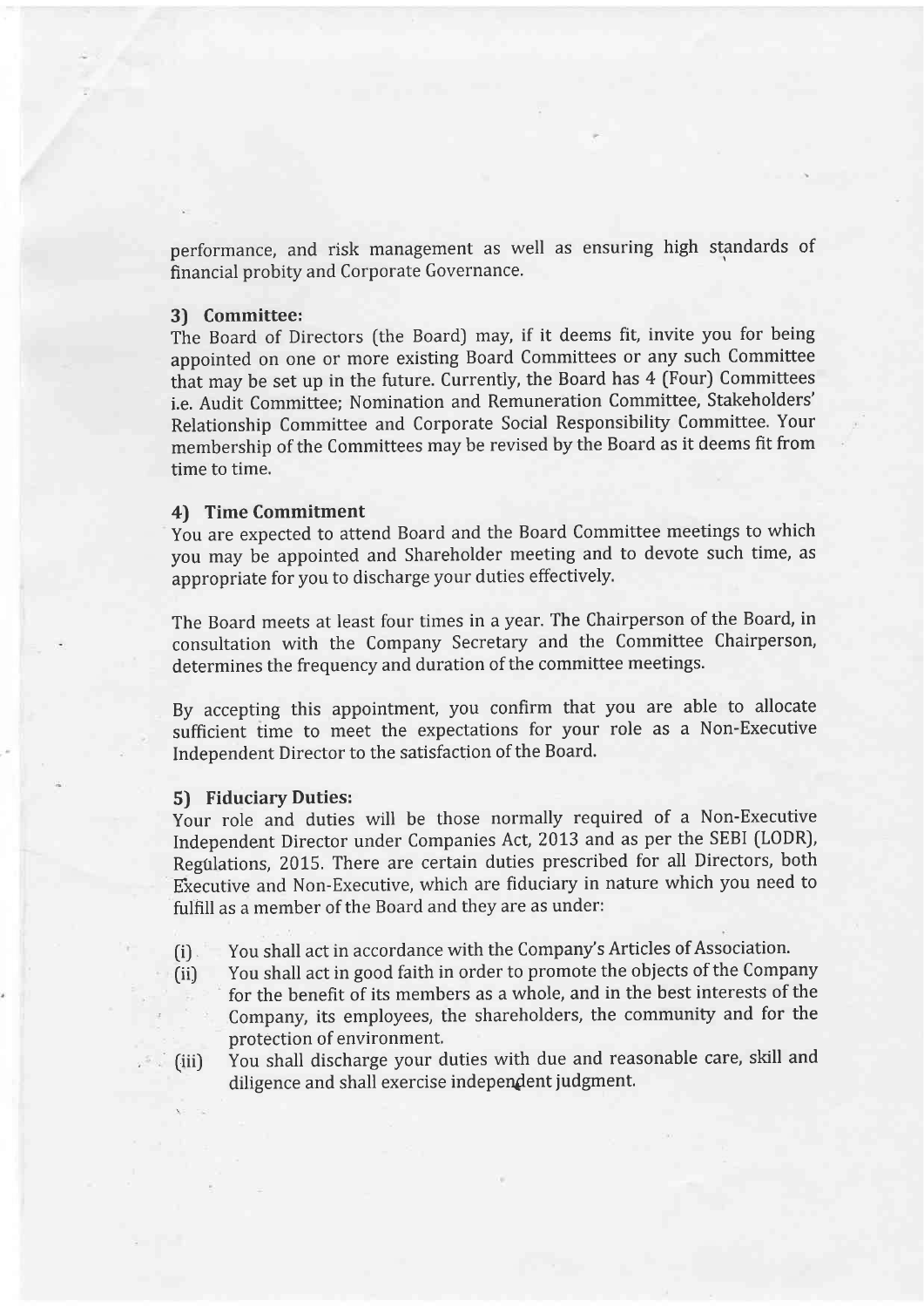- (iv) You shall not involve yourself in a situation in which you\_may have <sup>a</sup> direct or indirect interest that conflicts, or possibly may conflict, with the interest of the Company.
- tv) You shall not achieve or attempt to achieve any undue gain or advantage either to yourself or to your relatives, partners, or associates.
- (vi) You shall not assign your office as Director and any assignment so made shall be void.
- [vii) You shall undertake appropriate induction and regularly update and refresh your skills, knowledge and familiarity with the company;
- (viiiJ You shall seek appropriate clarification or amplification of information and, where necessary, take and follow appropriate professional advice and opinion of outside experts at the expense of the Company;
- (ix) You shall strive to attend every meeting of the Board and of the Board Committees of which you are a member'
- (x) You shall actively and constructively participate in the Board/Committee of the Board in which you may be a member or the Chairman/Chairperson'
- (xi) You shall not unfairly obstruct the proper functioning of the Board/ Committees,
- [xii) You shall also strive to attend the Meetings of Independent Directors as prescribed under the provisions of the Companies Act 2013'
- fxiii) You shall strive to attend the general meetings of shareholders of the Company.
- (xiv) You shall ensure that any concern that you may have about the running of the Company are addressed by the Board and seek inclusion of these concerns in the Board minutes to the extent these concern are not resolved.
- [xv) You shall keep yourself well informed about the Company and the external environment in which it operates.
- (*x*vi) You shall ensure that related party transactions are adequately deliberated and considered carefully before they are approved and are in the interest of the Company.
- (xvii) You shall ensure that the Whistleblower/Vigil mechanism function of the . Company is functioning adequately and the interest of the person using it is not prejudicially affected.
- (xviii) You shall report concerns about unethical behavior, actual or suspected fraud or violation of the Company's Code of Conduct and Ethics,
- (xix) You shall not disclose confidential information, including commercial secrets, technologies, advertising aqd sales promotion plans, unpublished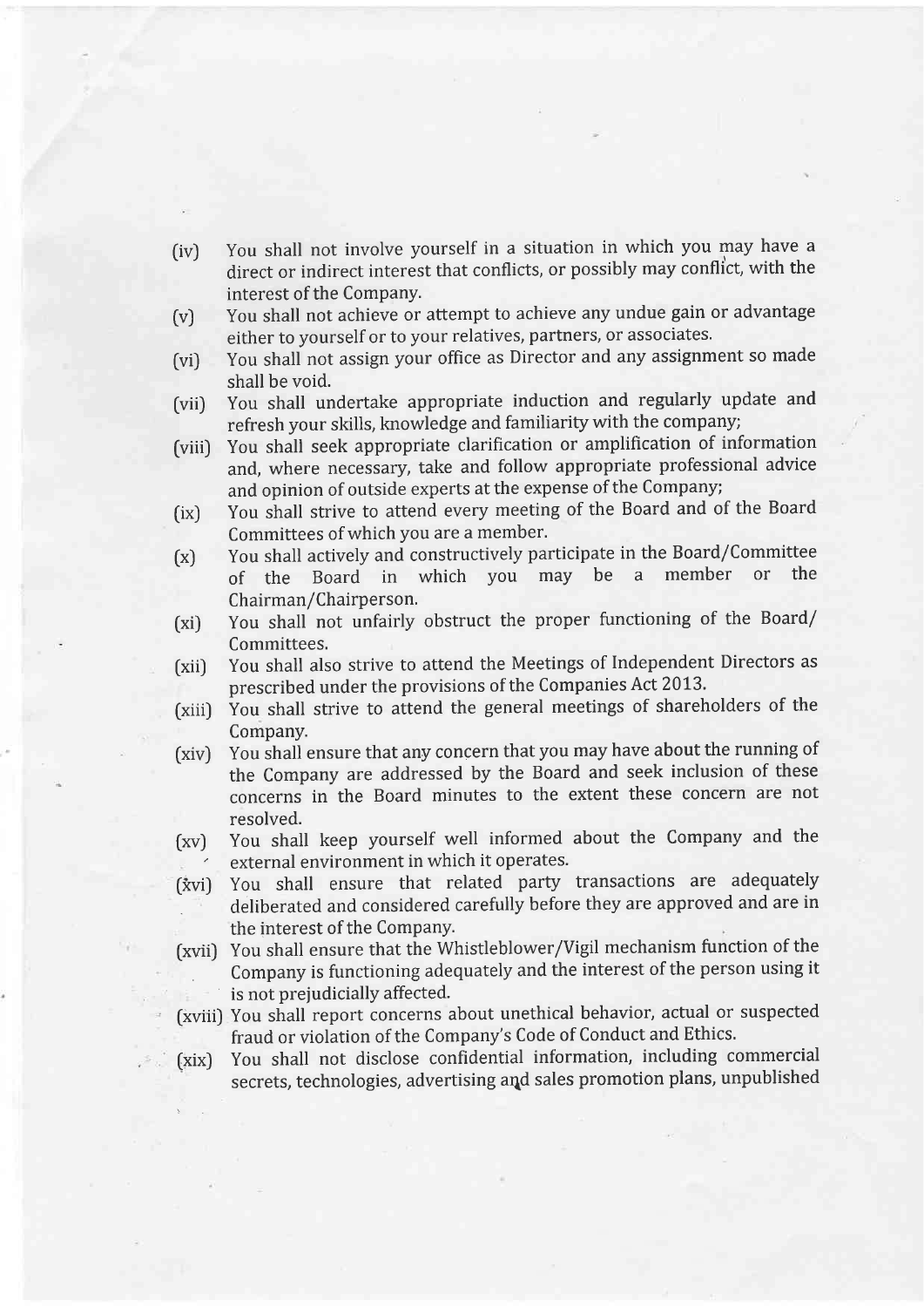price sensitive information, unless such disclosure is expressly approved by the Board or required by law.

#### 6) Professional Conduct:

As an Independent Director,

- (i) You shall uphold ethical standards of integrity and probity;
- (ii) You shall act objectively and constructively while exercising your duties;
- (iii) You shall exercise your responsibilities in a bona fide manner in the interest of the company;
- (iv) You shall devote sufficient time and attention to your professional obligations for informed and balanced decision making;
- (v) You shall not allow any extraneous considerations that will vitiate your exercise of objective independent judgment in the paramount interest of the company as a whole, while concurring in or dissenting from the collective judgment of the Board in its decision making;
- [vi) You shall not abuse your position to the detriment of the Company or its shareholders or for the purpose of gaining direct or indirect personal advantage or advantage for any associated person;
- (vii) You shall refrain from any action that would lead to loss of your independence;
- [viii) You shall inform the Board immediately in the event a circumstance arises which makes you lose your independence.
- (ixJ You shall assist the Company in implementing the best corporate governance practices,

#### 7) Role and Functions:

As an Independent Director,

- (i) You shall help in bringing an independent judgment to bear on the Board's deliberations especially on issues of strategy, performance, risk management, resources, key appointments and standards of conduct;
- (iil You shall bring an objective view in the evaluation of the performance of Board and Management;
- tiii) You shall scrutinise the performance of management in meeting agreed ' goals and objectives and monitor the reporting of performance;
- [ivJ You shall satisfy yourself on the integrity of financial information and that financial controls and the systems of risk management are robust and defensible;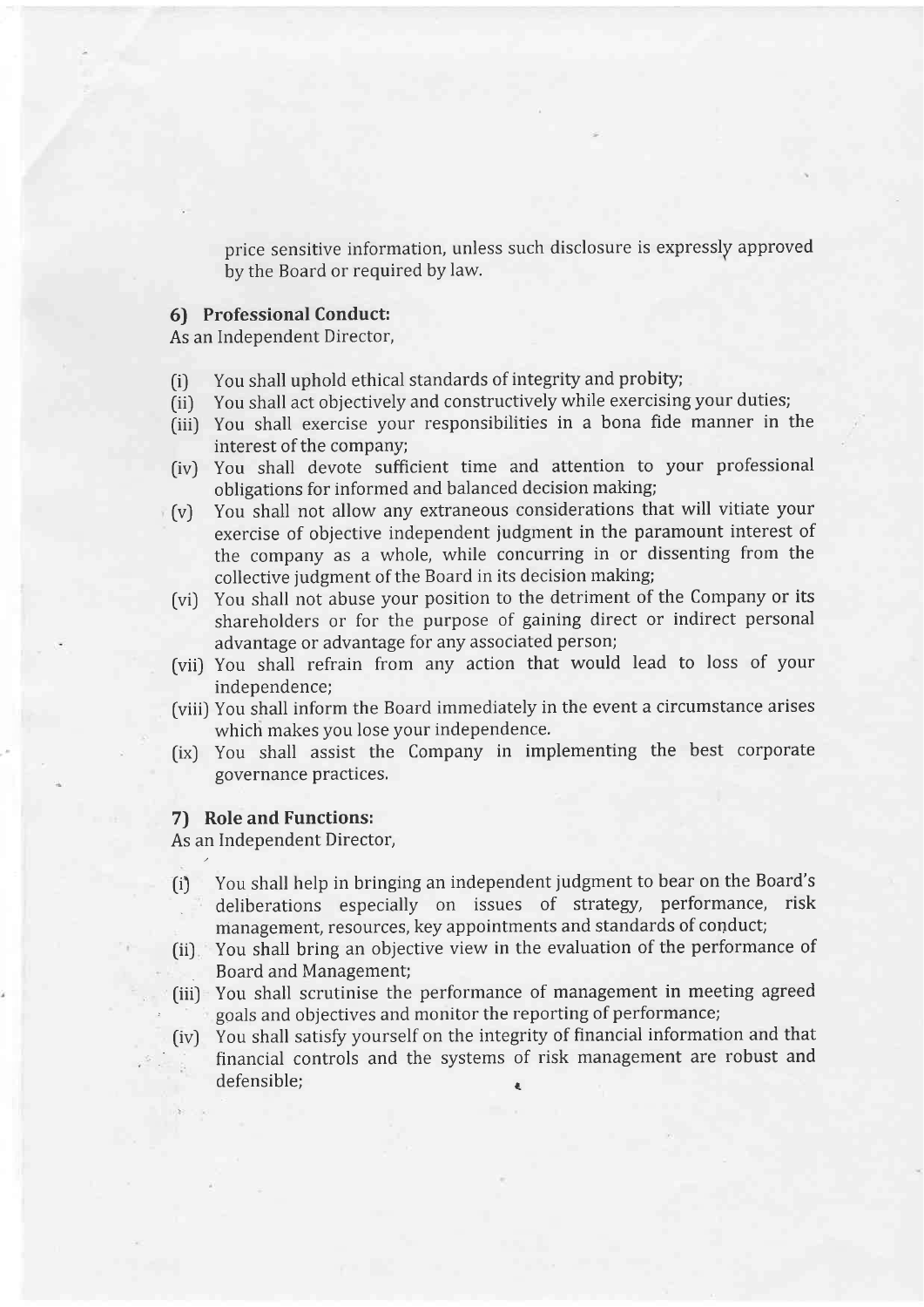- (v) You shall safeguard the interests of all stakeholders, particularly the minority shareholders;
- [vi) You shall balance the conflicting interest of the stakeholders;
- [vii) You shall determine appropriate levels of remuneration of executive directors, key managerial personnel and senior management and have <sup>a</sup> prime role in appointing and where necessary recommend removal of executive directors, key managerial personnel and senior management;
- (viii) You shall moderate and arbitrate in the interest of the company as a whole, in situations of conflict between management and shareholder's interest.

### 8) The Code of Ethics and Business Conduct

During your tenure, your are required to comply with the Code of Ethics and Business Conduct of the Company applicable to all Directors, Senior Management and Designated Employees of the Company.

### 9) Remuneration/Sitting Fee and Reimbursement of Expenses

As an Independent Director, you will be paid sitting fees for attending the meetings of the Board and the Committees, The sitting fees for attending each meeting of the Board and Committees would be as determined by the Board from time to time.

In addition to the remuneration described hereinabove, the Company will, for the period of your appointment, reimburse you for travel, hotel and other incidental expenses incurred by you in the performance of your role and duties as an Independent Director of the Company.

#### 10) Disengagement

You may resign from the directorship of the Company by giving a notice in writing to the Company stating the reasons for resignation. The resignation shall tdke effect from the date on which the notice is received by the Company or the date, if any, specified by you in the notice, whichever is later, Your directorship on the Board of the Company shall cease in accordance with law.

#### 11) General

This agreement is governed by and will be interpreted in accordance with Indian laws and your engagement shall be subject to the jurisdiction of the competent courts in India,